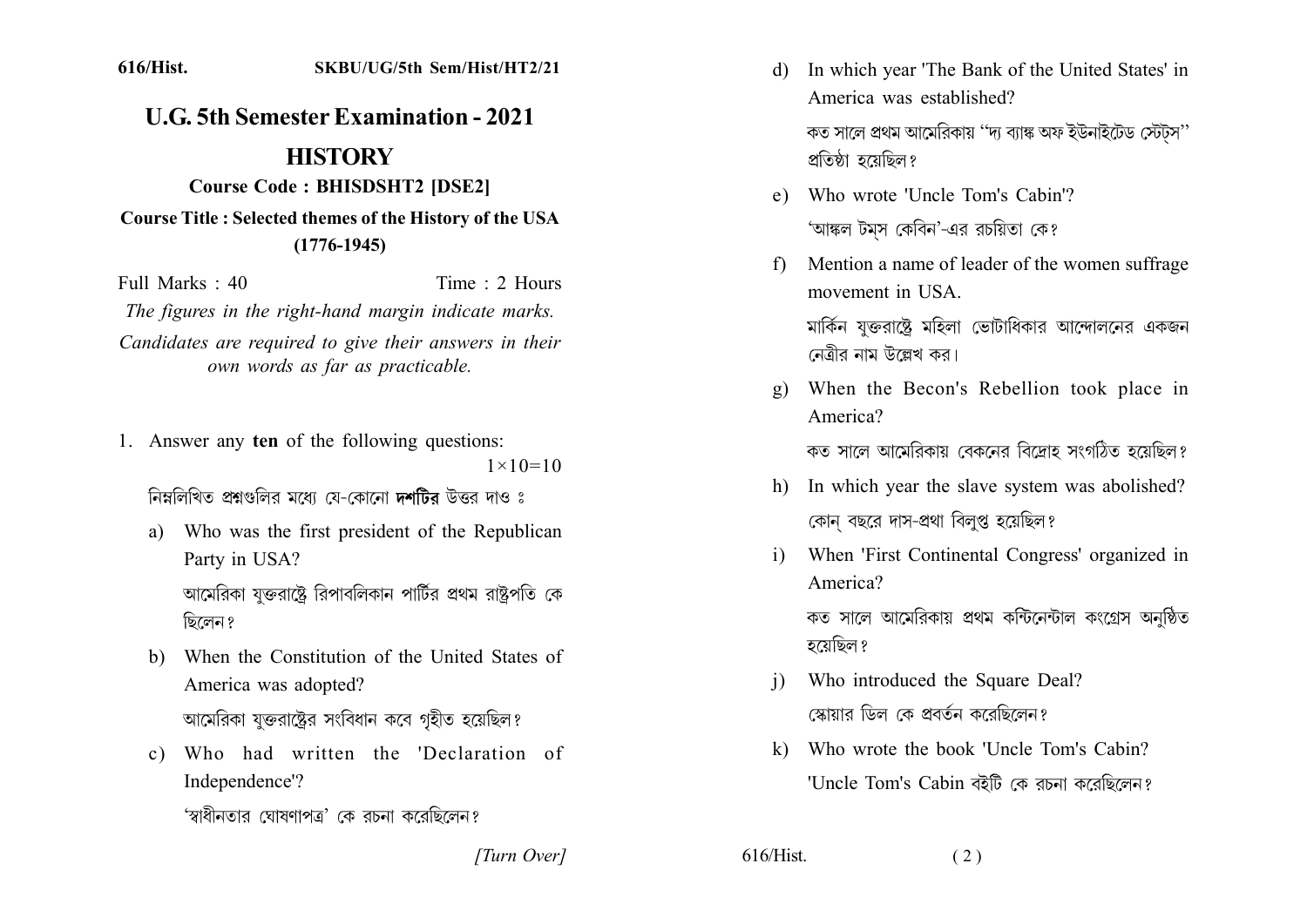- Who declared the Fourteen Points?  $\left| \right\rangle$ চোদ্দ দফা কে ঘোষণা করেছিলেন?
- m) Who was the American President during World War II? দ্বিতীয় বিশ্বযদ্ধের সময় কে আমেরিকার রাষ্ট্রপতি ছিলেন?
- In which year the National Women Suffrage  $n)$ Association was founded? জাতীয় মহিলা ভোটাধিকার সভা কোন সালে প্রতিষ্ঠিত হয়েছিল?
- o) When Sugar Act was passed? সুগার আইন কোন সালে পাস হয়েছিল?
- 2. Answer any **five** of the following :  $2 \times 5 = 10$ নিম্নলিখিত প্ৰশ্নগুলির মধ্যে যে-কোনো পাঁচটির উত্তর দাও ঃ
	- a) What do you mean by the Stamp Act? ডাকটিকিট আইন বলতে কি বোঝো?
	- b) In which year 'League of Nations' was established and where? 'লিগ-অফ নেশন' কোন সালে প্রতিষ্ঠিত হয়েছিল এবং কোথায়?
	- c) Name any two labour organizations of America. আমেরিকার যে কোনো দটি শ্রমিক সংগঠনের নাম লেখো।
	- d) What do you mean by American Revolution? আমেবিকান বিপ্লব বলতে কি বোঝ?

 $(3)$ 

e) What was the 'Hoover Plan'? 'হুভার পরিকল্পনা' বলতে কি বোঝায়?

What is the main idea of the Atlanta  $f$ Compromise?

আটলান্টা আপোস-এর প্রধান ধারণাটি কি?

- Mention any two reasons behind the outbreak of  $\mathbf{g}$ ) the Great Depression of the 1930s. ১৯৩০ - এর মহামন্দার জন্য দায়ী যে কোনো দটি কারণ উল্লেখ করো।
- h) Why did America bombed Japan during World War II?

দ্বিতীয় বিশ্বযুদ্ধের সময় আমেরিকা কেন জাপানের ওপর বোমা নিক্ষেপ করেছিল?

3. Answer any two of the following questions:  $5 \times 2 = 10$ 

নিম্নলিখিত প্রশ্নগুলির মধ্যে যে-কোনো দটির উত্তর দাও ঃ

Discuss about the role of Abraham Lincon in a) the Anti-slavery movement of United States of America.

আমেরিকা যুক্তরাষ্ট্রের দাস-প্রথা বিরোধী আন্দোলনে আব্রাহাম লিঙ্কনের ভূমিকা সম্পর্কে আলোচনা কর।

b) Discuss about the importance of the Fourteen Points of Woodow Wilson

উড়ো উইলসনের চৌদ্দ-দফা নীতির গুরুত্ব আলোচনা কর।

616/Hist.

 $616/Hist$ .